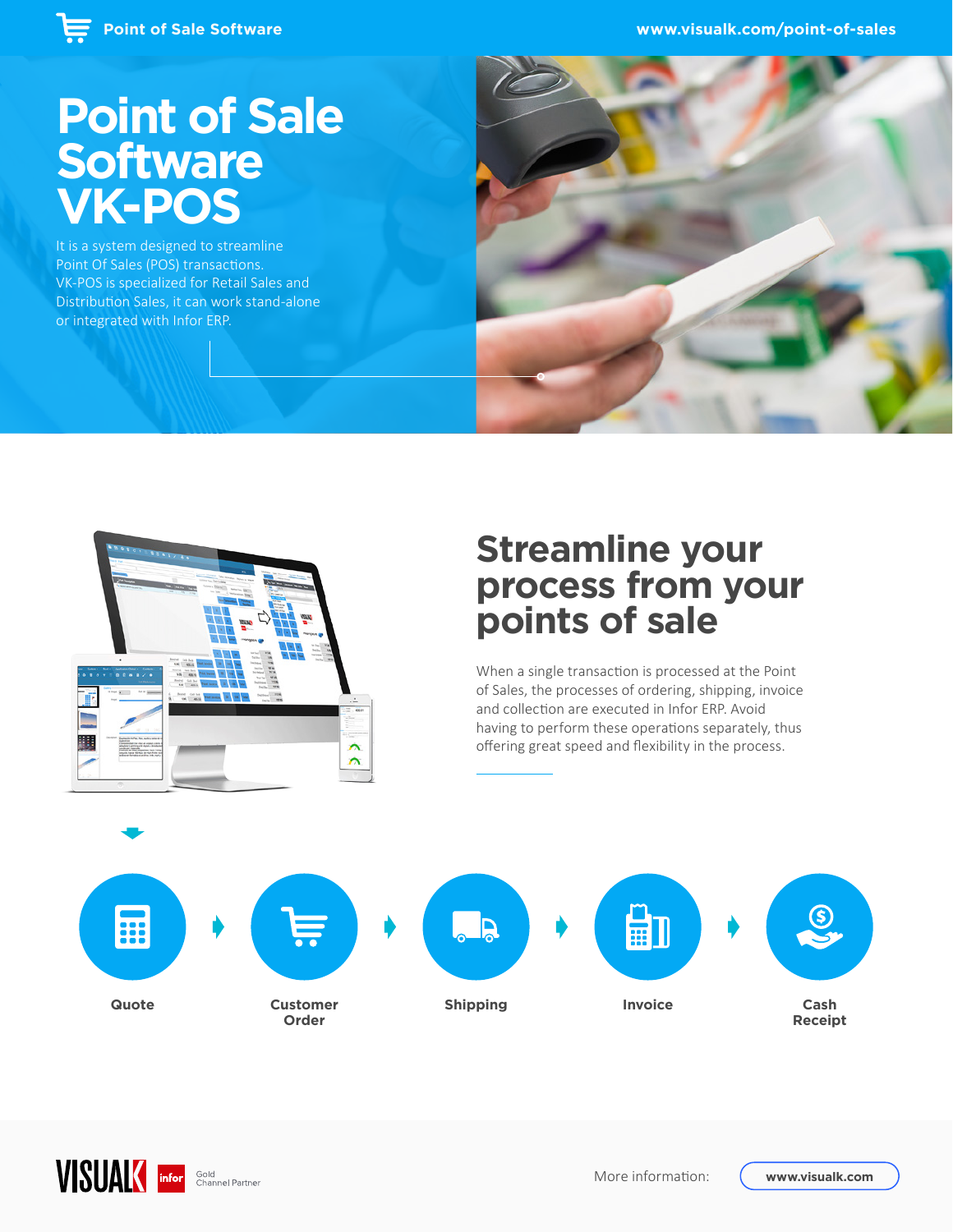# **Main Benefits**

- **•** Simplification of the sales process, order-dispatch-invoice-collection
- **•** Flexibility in the definition of scenarios to configure prices, discounts, promotions and bonuses
- **•** Agile customer service
- **•** Inventory management
	- **•** Set inventory maximum levels and minimums levels, by seasons
	- **•** Quantity and time for product re-order
- **•** Integration with ERP systems, making work efficient and ensuring reliability by not having to re-enter information
- **•** Works in cash registers, desktop computers, tablets and telephones

#### **The VK-POS system provides functionalities, linking Infor ERP modules and POS, allowing the following:**

- **•** Queries of articles, by codes, names and families
- **•** Lot traceability and traceability information, particularly advantageous when handling several batches of the same product
- **•** Warehouses availability
- **•** Inquiries of outstanding invoices and credit documents
- **•** Catalogs and product images gallery



# **VK-POS features**

















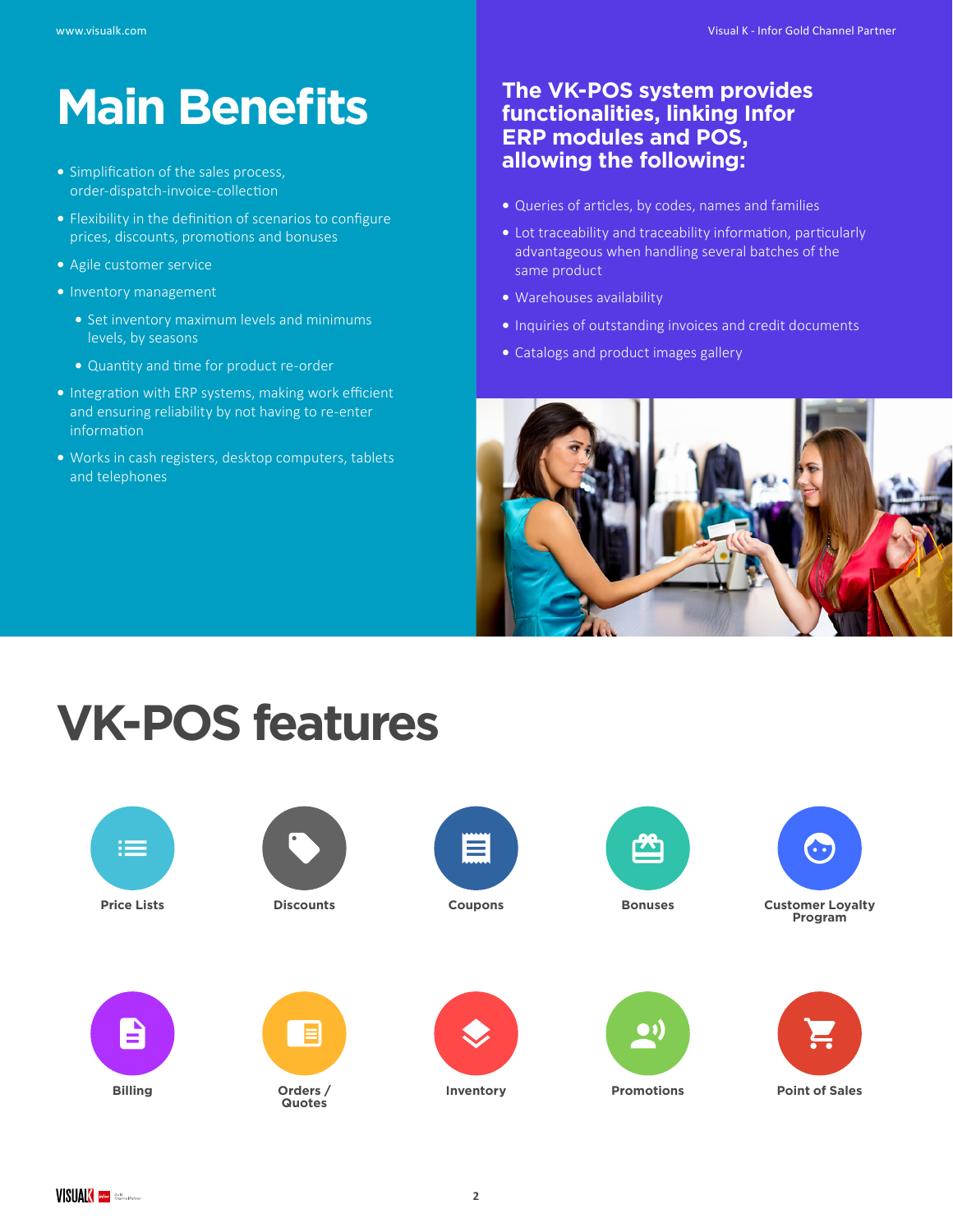

- **•** Secured System
- **•** Versatility in the administration of promotions: BOGO, Advertising by texts or QR and Coupons for discounts
- **•** Integration with ERP
- **•** Branch Management
- **•** Flexibility to add additional fields to the sales process such as freight, per diem, etc.
- **•** Inventory control
- **•** Easily capture transaction detail
- **•** Generation of invoice correlatives by branch
- **•** Different types of payment and currency systems
- **•** Printing invoices and quotes
- **•** Through Infor XI, monitors activities by sending alerts to your mobile
- **•** Manage Customer Loyalty programs and membership

# **Technology**



- **•** Developed with Infor Mongoose technology, which is a fast application development framework that lets you modify, design and extend applications in a simple way
- **•** Web rendering capability supporting multiple mobile devices such as tablets and smartphones
- **•** VK-POS was designed under international standards (BOD) allowing it to synchronize with Infor products and others systems through Infor ION
- **•** VK-POS uses a set of independent structures that are not affected by the updates, allowing it to be always up to date with the latest versions and provides great system sustainability
- **•** Synchronizes parts catalogs with Infor ERP, eliminating the need to perform double parameterizations and duplication of data
- **•** HTML5 technology